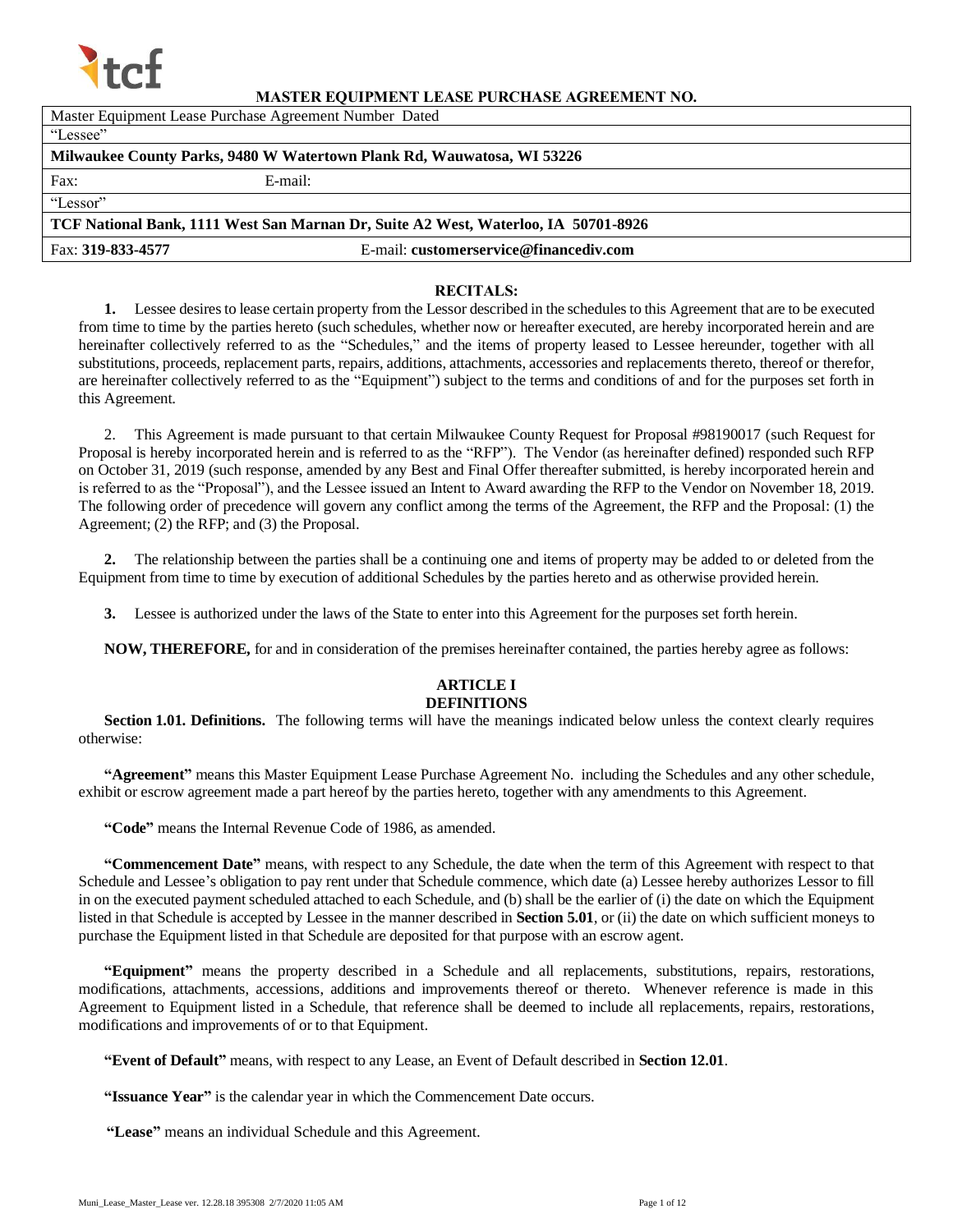**"Lease Term"** means, with respect to any Lease, the Original Term and all Renewal Terms of that Lease, but ending on the occurrence of the earliest event specified in **Section 3.03**.

**"Lessee"** means the entity described as such in the header of this Agreement, its successors and its assigns.

**"Lessor"** means, with respect to each Schedule and the Lease of which that Schedule is a part, (i) if Lessor's interest in, to and under that Schedule has not been assigned pursuant to **Section 11.01**, the entity described as such in the header of this Agreement or its successor, or (ii) if Lessor's interest in, to and under that Schedule has been assigned pursuant to **Section 11.01**, the assignee thereof or its successor.

**"Maximum Lease Term"** means, with respect to any Lease, the Original Term and all Renewal Terms through the Renewal Term including the last Rental Payment Date set forth on the Schedule that is part of that Lease.

**"Net Proceeds"** means the amount remaining from the gross proceeds of any insurance claim or condemnation award after deducting all expenses (including attorneys' fees) incurred in the collection of such claim or award.

**"Original Term"** means, with respect to any Lease, the period from the first Commencement Date for any Schedule under that Lease until the end of the fiscal year of Lessee in effect at that Commencement Date.

**"Purchase Price"** means the amount set forth on any Schedule that Lessee may, at its option, pay to Lessor to purchase the Equipment listed on that Schedule.

**"Renewal Terms"** means, with respect to any Lease, the optional renewal terms of that Lease, each having a duration of one year and a term co-extensive with Lessee's fiscal year.

**"Rental Payment Dates"** means the dates set forth in the Schedules on which Rental Payments are due.

**"Rental Payments"** means the basic rental payments payable by Lessee pursuant to **Section 4.01**.

**"Schedule"** means any schedule to this Agreement, executed from time to time by the parties hereto.

**"State"** means the State of Lessee's organization.

**"Vendor"** means a manufacturer of Equipment as well as the agents or dealers of the manufacturer from whom Lessor purchased or is purchasing Equipment.

#### **ARTICLE II REPRESENTATIONS AND COVENANTS OF LESSEE**

**Section 2.01. Representations and Covenants of Lessee**. Lessee represents, warrants and covenants for the benefit of Lessor as follows:

(a) Lessee is a political subdivision duly organized and existing under the laws of the State, as set forth in Wis. Stat. Ch. 59, inclusive of the powers contained therein. Lessee will do or cause to be done all things to preserve and keep in full force and effect its existence as a body corporate and politic.

(b) Lessee is authorized under the laws of the State to enter into this Agreement and the transaction contemplated hereby and to perform all of its obligations hereunder.

(c) Lessee has been duly authorized to execute and deliver this Agreement by proper action and approval of its governing body at a meeting duly called, regularly convened and attended throughout by a requisite majority of the members thereof or by other appropriate official approval.

(d) This Agreement constitutes the legal, valid and binding obligation of Lessee enforceable in accordance with its terms, except to the extent limited by applicable bankruptcy, insolvency, reorganization or other laws affecting creditors' rights generally.

(e) No event or condition that constitutes, or with the giving of notice or the lapse of time or both would constitute, an Event of Default exists at the date hereof.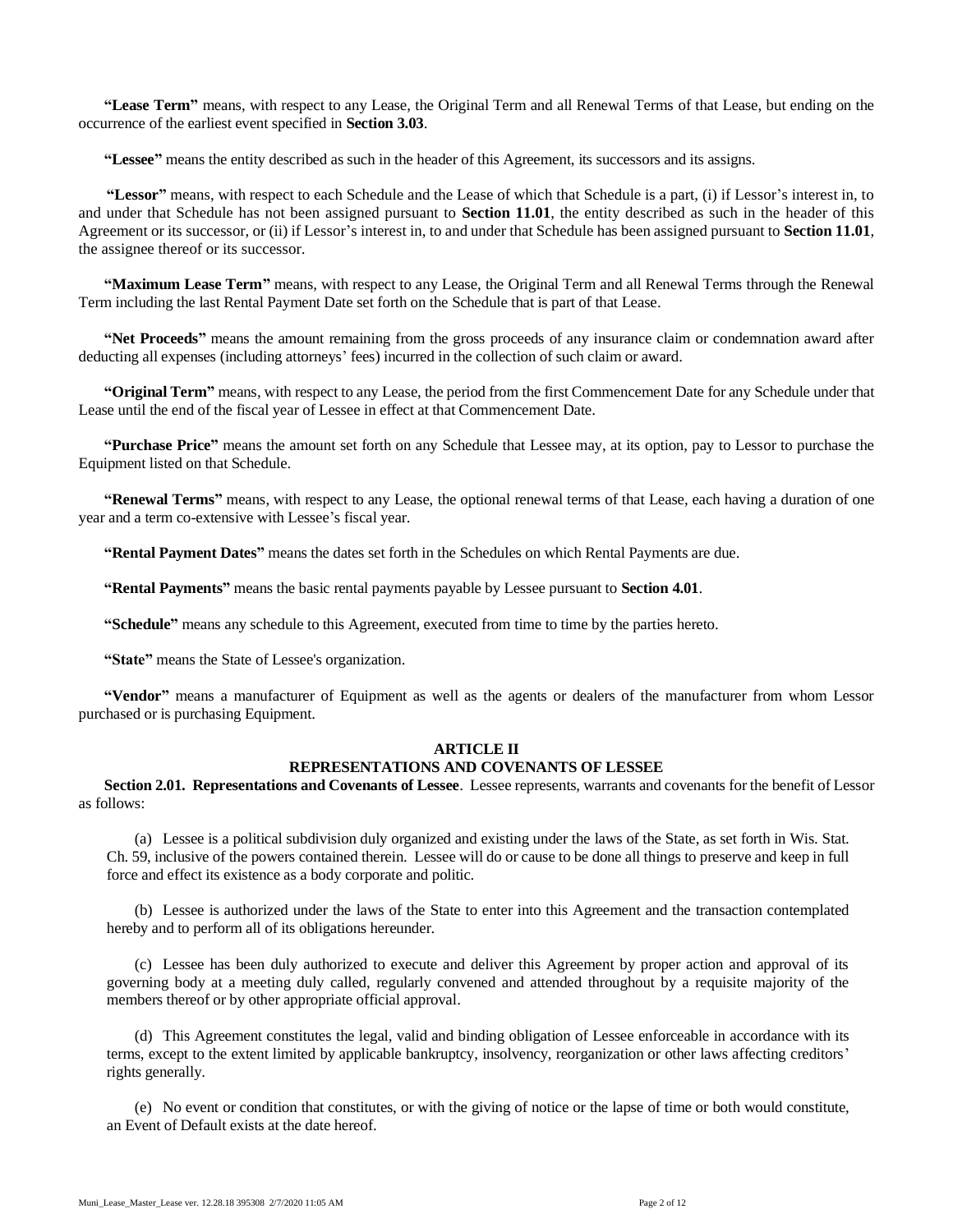(f) Lessee has, in accordance with the requirements of law, fully budgeted and appropriated sufficient funds for the current fiscal year to make the Rental Payments scheduled to come due during the current fiscal year and to meet its other obligations under this Agreement, and such funds have not been expended for other purposes.

(g) Lessee has complied with such public bidding requirements as may be applicable to this Agreement and the acquisition by Lessee of the Equipment hereunder.

(h) There is no action, suit, proceeding, inquiry or investigation, at law or in equity, before or by any court, public board or body, pending or threatened against or affecting Lessee, nor to the best knowledge of Lessee is there any basis therefor, wherein an unfavorable decision, ruling or finding would materially adversely affect the transactions contemplated by this Agreement or any other document, agreement or certificate which is used or contemplated for use in the consummation of the transactions contemplated by this Agreement or materially adversely affect the financial condition or properties of Lessee.

(i) All authorizations, consents and approvals of governmental bodies or agencies required in connection with the execution and delivery by Lessee of this Agreement or in connection with the carrying out by Lessee of its obligations hereunder have been obtained.

(j) The entering into and performance of this Agreement or any other document or agreement contemplated hereby to which Lessee is or is to be a party will not violate any judgment, order, law or regulation applicable to Lessee or result in any breach of, or constitute a default under, or result in the creation of any lien, charge, security interest or other encumbrance on any assets of Lessee or the Equipment pursuant to any indenture, mortgage, deed of trust, bank loan or credit agreement or other instrument to which Lessee is a party or by which it or its assets may be bound, except as herein provided.

(k) The Equipment is essential to the function of Lessee or to the service Lessee provides to its citizens. Lessee has an immediate need for, and expects to make immediate use of, substantially all the Equipment, which need is not temporary or expected to diminish in the foreseeable future. The Equipment will be used by Lessee only for the purpose of performing one or more of Lessee's governmental or proprietary functions consistent with the permissible scope of Lessee's authority.

(l) Neither the payment of the Rental Payments hereunder nor any portion thereof is (i) secured by any interest in property used or to be used in a trade or business of a non-exempt person (within the meaning of Section 103 of the Code) or in payments in respect of such property or (ii) derived from payments in respect of property, or borrowed money, used or to be used in a trade or business of a non-exempt person (within the meaning of Section 103 of the Code). No portion of the Equipment will be used directly or indirectly in any trade or business carried on by any non-exempt person (within the meaning of Section 103 of the Code).

(m) Lessee will comply with all applicable provisions of the Code, including without limitation Sections 103 and 141- 150 thereof, and the applicable regulations of the Treasury Department that relate to each Lease in order to establish and maintain the exclusion of the interest components of Rental Payments from gross income for purposes of federal income taxation. In furtherance of the foregoing, Lessee covenants and agrees to prepare (or engage a tax professional to prepare on Lessee's behalf) and file all necessary informational returns on a timely basis with the IRS, including, but not limited to, IRS Series 8038 Forms, which must generally be filed on or before the 15<sup>th</sup> of the 2<sup>nd</sup> calendar month after the close of the calendar quarter in which the Commencement Date occurs. Lessee agrees to provide Lessor with copies of all such filed returns relating to each Lease contemporaneously with their filing. If Lessee fails to file the necessary informational returns with the IRS on a timely basis, Lessee hereby authorizes Lessor to engage a tax professional of Lessor's choosing to complete the required returns on Lessee's behalf and at Lessee's expense, which Lessee agrees to execute and file. If Lessee files informational returns containing incorrect or incomplete information, Lessee hereby authorizes Lessor to engage a tax professional of Lessor's choosing to file an amendment to the incorrect or incomplete informational return on Lessee's behalf and at Lessee's expense, which Lessee agrees to execute and file.

(n) Lessee will use the proceeds of this Agreement as soon as practicable and with all reasonable dispatch for the purpose for which this Agreement has been entered into. No part of the proceeds of this Agreement will be invested in any securities, obligations or other investments or used, at any time, directly or indirectly, in a manner which, if such use had been reasonably anticipated on the date of issuance of this Agreement, would have caused any portion of this Agreement to be or become "arbitrage bonds" within the meaning of Section 103(b)(2) or Section 148 of the Code and the applicable regulations of the Treasury Department.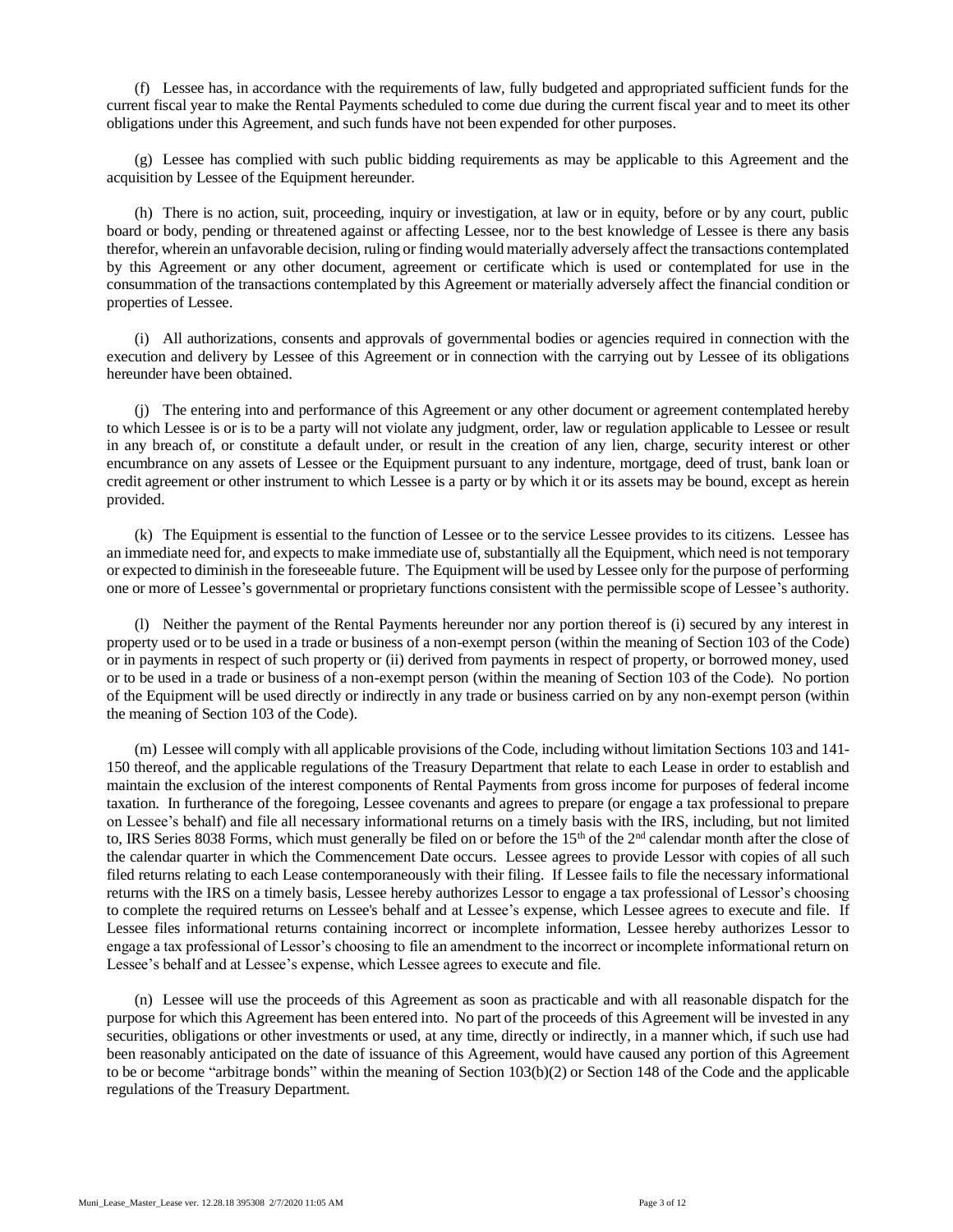(o) Lessee represents and warrants that it is a governmental unit under the laws of the State; this Agreement is not a private activity bond as defined in Section 141 of the Code, and 95% or more of the net proceeds of this Agreement will be used for local governmental activities of Lessee.

(p) The useful life of the Equipment will not be less than the Maximum Lease Term.

(q) The application, statements and credit or financial information reviewed by Lessor are true and correct and made to induce Lessor to enter into this Agreement and the escrow agreement, if any, and Lessee has experienced no material change in its financial condition since the date(s) of such information.

(r) Lessee shall pay the excess (if any) of the actual costs of acquiring the Equipment under the Agreement over the amount deposited by Lessor in the escrow fund, if any, established under any related escrow agreement and interest earnings thereon.

(s) Lessee understands and acknowledges that Lessor has not acted and will not act as a fiduciary for Lessee or as Lessee's agent or municipal advisor; Lessor has not and will not provide financial, legal, tax, accounting or other advice to Lessee or to any financial advisor or placement agent engaged by Lessee with respect to this Agreement. Lessee, its financial advisor, placement agent or municipal advisor, if any, shall each seek and obtain its own financial, legal, tax, accounting and other advice with respect to this Agreement from its own advisors (including as it relates to structure, timing, terms and similar matters).

**Section 2.02. Conditions to Lessor's Performance under Schedules.** As a prerequisite to the performance by Lessor of any of its obligations pursuant to the execution and delivery of any Schedule, Lessee shall deliver to Lessor the following:

(a) An Opinion of Counsel to Lessee, in form and substance acceptable to Lessor in its sole discretion, respecting such Schedule.

(b) A Lessee's Closing Certificate executed by the Clerk or Secretary or other comparable officer of Lessee, in form and substance acceptable to Lessor in its sole discretion, completed to the satisfaction of Lessor.

(c) An Essential Use Certificate executed by a duly authorized officer of Lessee, in form and substance acceptable to Lessor in its sole discretion, completed to the satisfaction of Lessor.

(d) All documents, including financing statements, affidavits, notices and similar instruments, in form satisfactory to Lessor, which Lessor deems necessary or appropriate at that time pursuant to **Section 6.02**.

(e) Such other items, if any, as are set forth in such Schedule or are reasonably required by Lessor.

This Agreement is not a commitment by Lessor to enter into any Schedule not currently in existence, and nothing in this Agreement shall be construed to impose any obligation upon Lessor to enter into any proposed Schedule, it being understood that whether Lessor enters into any proposed Schedule shall be a decision solely within Lessor's discretion.

Lessee will cooperate with Lessor in Lessor's review of any proposed Schedule. Without limiting the foregoing, Lessee will provide Lessor with any documentation or information Lessor may request in connection with Lessor's review of any proposed Schedule. Such documentation may include, without limitation, documentation concerning the Equipment and its contemplated use and location and documentation or information concerning the financial status of Lessee and other matters related to Lessee.

## **ARTICLE III**

#### **LEASE OF EQUIPMENT**

**Section 3.01. Lease of Equipment.** Lessor hereby demises, leases and lets to Lessee, and Lessee rents, leases and hires from Lessor, the Equipment listed in each Schedule in accordance with the provisions of this Agreement and that Schedule for the Lease Term for the Lease of which that Schedule is a part.

**Section 3.02. Lease Term.** The Original Term of each Lease will commence on the Commencement Date and will terminate on the last day of Lessee's current fiscal year. The Lease Term for each Lease may be continued, solely at the option of Lessee, at the end of the Original Term or any Renewal Term for an additional Renewal Term up to the Maximum Lease Term for that Lease. At the end of the Original Term and at the end of each Renewal Term until the Maximum Lease Term has been completed for a Lease, Lessee will be deemed to have exercised its option to continue that Lease for the next Renewal Term unless Lessee has terminated that Lease pursuant to **Section 3.03** or **Section 10.01**. The terms and conditions during any Renewal Term will be the same as the terms and conditions during the Original Term, except that the Rental Payments will be as provided in the Schedules.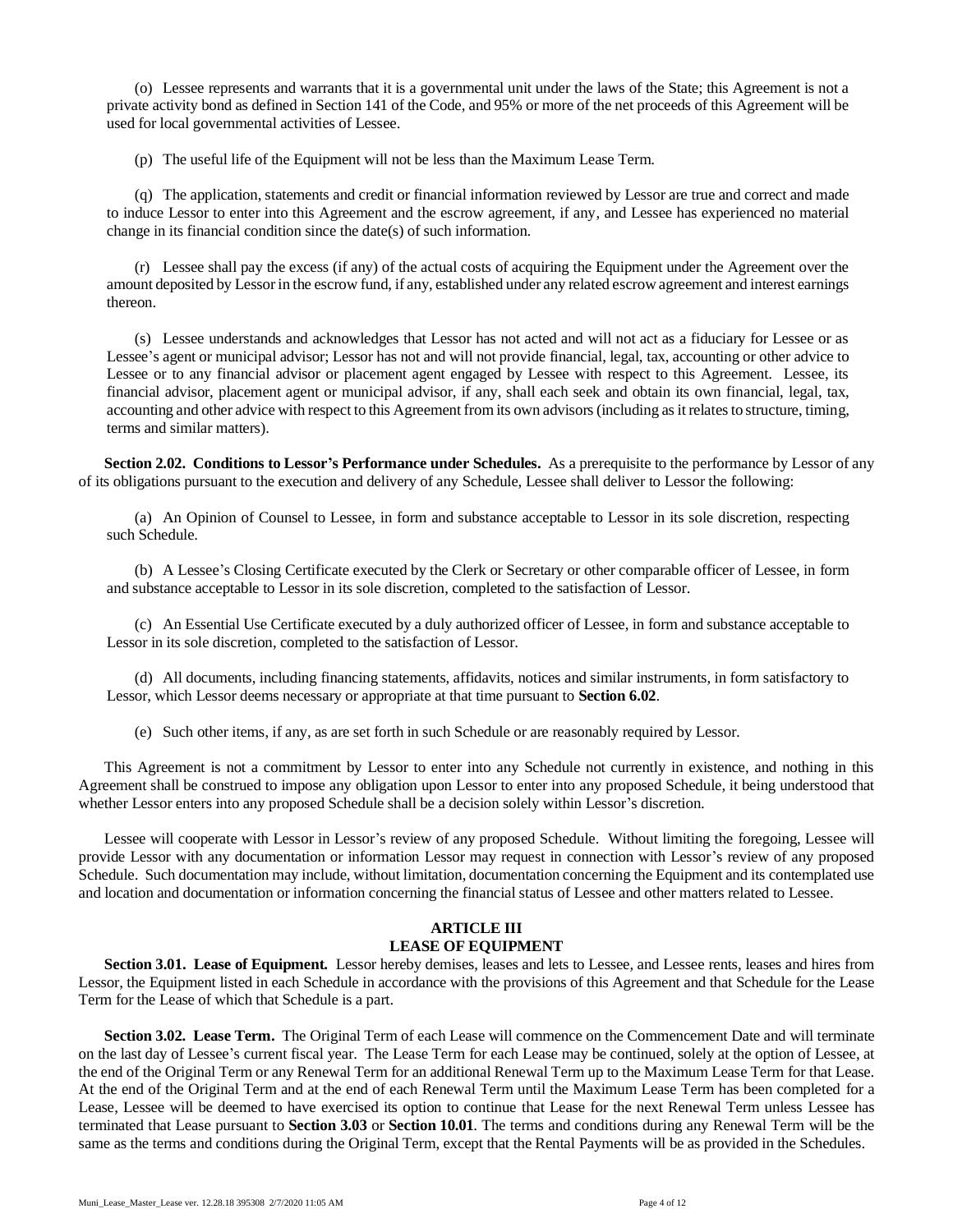**Section 3.03. Termination of Lease Term.** The Lease Term for each Lease will terminate upon the earliest of any of the following events:

(a) the expiration of the Original Term or any Renewal Term of that Lease and the nonrenewal of that Lease in the event of nonappropriation of funds pursuant to **Section 3.05**;

(b) the exercise by Lessee of the option to purchase the Equipment granted under that Lease under the provisions of **Article X** and payment of the Purchase Price and all amounts payable in connection therewith;

(c) a default by Lessee and Lessor's election to terminate that Lease under **Article XII**; or

(d) the payment by Lessee of all Rental Payments required to be paid by Lessee under that Lease when such payments are due through the expiration of the Maximum Lease Term.

**Section 3.04. Continuation of Lease Term.** Lessee currently intends, subject to the provisions of **Section 3.05** and **Section 4.04**, to continue the Lease Term for each Lease through the Original Term and all of the Renewal Terms and to pay the Rental Payments hereunder. Lessee reasonably believes that legally available funds in an amount sufficient to make all Rental Payments during the Maximum Lease Term for each Lease can be obtained. The responsible financial officer of Lessee will do all things lawfully within his or her power to obtain and maintain funds from which the Rental Payments may be made, including making provision for such Rental Payments to the extent necessary in each proposed annual budget submitted for approval in accordance with applicable procedures of Lessee and to exhaust all available reviews and appeals in the event such portion of the budget is not approved. Notwithstanding the foregoing, the decision whether or not to budget or appropriate funds or to extend a Lease for any Renewal Term is solely within the discretion of the then current governing body of Lessee.

**Section 3.05. Nonappropriation.** Lessee is obligated only to pay such Rental Payments under this Agreement as may lawfully be made from funds budgeted and appropriated for that purpose during Lessee's then current fiscal year. In the event sufficient funds will not be appropriated or are not otherwise legally available to pay the Rental Payments required to be paid under a Lease in the next occurring Renewal Term, that Lease will be deemed to be terminated at the end of the then current Original Term or Renewal Term. Lessee agrees to deliver notice to Lessor of such termination at least 90 days prior to the end of the then current Original Term or Renewal Term, but failure to give such notice will not extend the Lease Term beyond such Original Term or Renewal Term. If a Lease is terminated in accordance with this Section, Lessee agrees, at Lessee's cost and expense, to peaceably deliver the Equipment then subject to that Lease to Lessor at the location or locations specified by Lessor.

#### **ARTICLE IV RENTAL PAYMENTS**

**Section 4.01. Rental Payments.** Lessee will pay Rental Payments, exclusively from legally available funds, in lawful money of the United States of America to Lessor in the amounts and on the dates set forth in the Schedules without notice or demand. Rental Payments will be in consideration for Lessee's use of the Equipment during the fiscal year in which such payments are due. Lessee agrees to pay Lessor a fee, in an amount determined by Lessor, not to exceed the maximum amount from time to time permitted by applicable law, for any check or automatic payment withdrawal request that is returned to Lessor because of insufficient funds available in Lessee's account or a stop payment.

In the event that it is determined that any of the interest components of Rental Payments may not be excluded from gross income for purposes of federal income taxation, Lessee agrees to pay to Lessor promptly after any such determination and on each Rental Payment Date thereafter an additional amount determined by Lessor to compensate Lessor for the loss of such excludability (including without limitation, compensation relating to interest expense, penalties or additions to tax), which determination shall be conclusive absent manifest error.

**Section 4.02. Interest Component.** As set forth on the payment schedules attached to the Schedules, a portion of each Rental Payment is paid as, and represents payment of, interest.

**Section 4.03. Rental Payments To Be Unconditional. Except as provided in this Agreement or the RFP, the obligations of Lessee to make Rental Payments and to perform and observe the other covenants and agreements contained herein shall be absolute and unconditional in all events without abatement, diminution, deduction, set-off or defense, for any reason, including without limitation any accident, condemnation or unforeseen circumstances.**

**Section 4.04. Rental Payments to Constitute a Current Expense of Lessee.** The obligation of Lessee to pay Rental Payments hereunder will constitute a current expense of Lessee, are from year to year and do not constitute a mandatory payment obligation of Lessee in any fiscal year beyond the then current fiscal year of Lessee. Lessee's obligation hereunder will not in any way be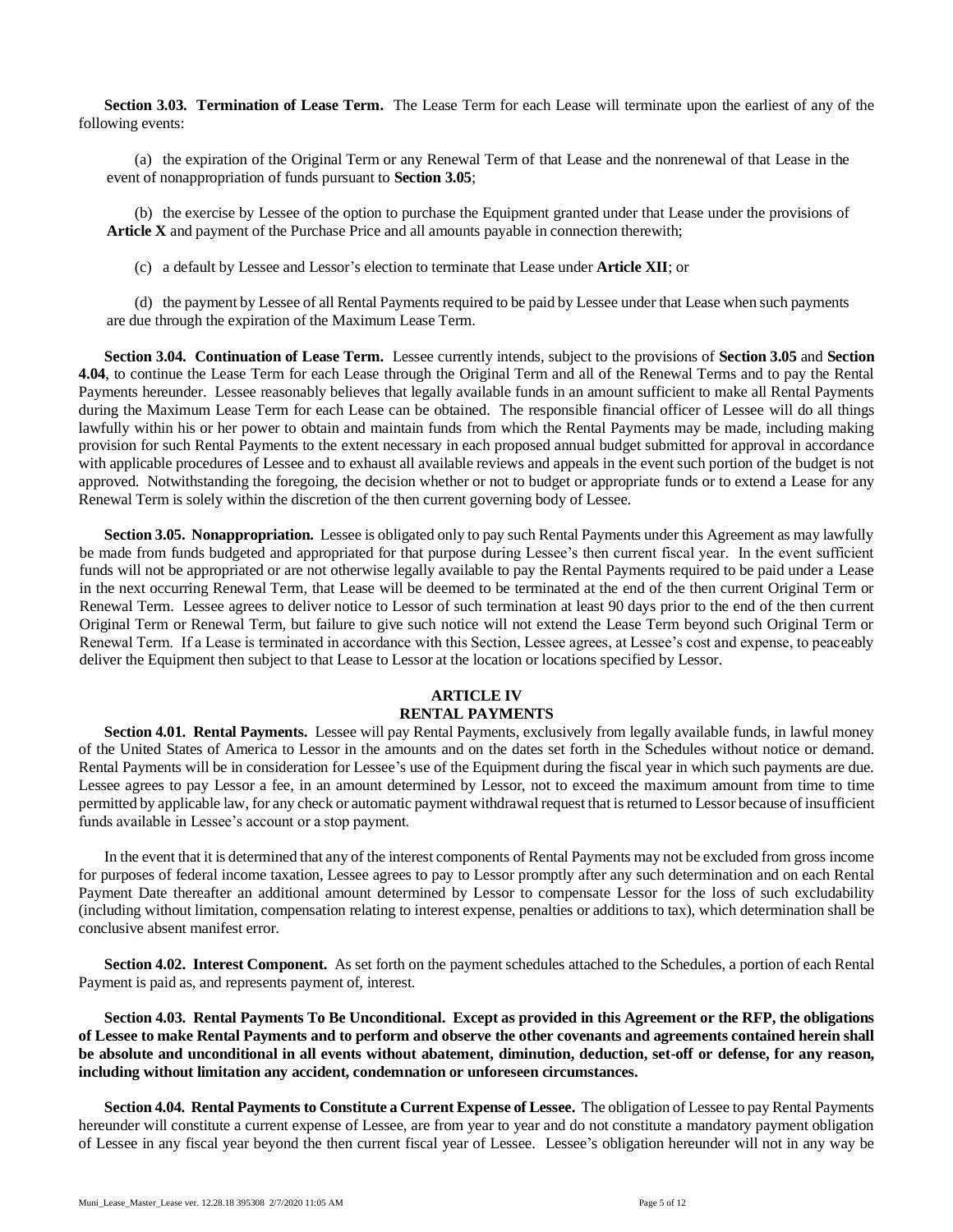construed to be an indebtedness of Lessee in contravention of any applicable constitutional, charter or statutory limitation or requirement concerning the creation of indebtedness by Lessee, nor will anything contained herein constitute a pledge of the general credit, tax revenues, funds or moneys of Lessee.

#### **ARTICLE V EQUIPMENT**

**Section 5.01. Delivery, Installation and Acceptance of the Equipment.** When the Equipment listed in any Schedule has been delivered and installed, Lessee will promptly inspect such Equipment and accept such Equipment after Lessee, in its sole discretion, determines that such Equipment is satisfactory, and evidence said acceptance by executing and delivering to Lessor an acceptance certificate in form and substance acceptable to Lessor. After it has been installed, the Equipment will not be moved from the location specified in the applicable Schedule, or if rolling stock, its permanent base will not be changed, without Lessor's consent, which consent will not be unreasonably withheld.

**Section 5.02. Enjoyment of Equipment.** Lessor hereby covenants to provide Lessee with quiet use and enjoyment of the Equipment during the Lease Term, and Lessee will peaceably and quietly have and hold and enjoy the Equipment during the Lease Term, without suit, trouble or hindrance from Lessor, except as otherwise expressly set forth in this Agreement.

**Section 5.03. Right of Inspection.** Lessor will have the right at all reasonable times during regular business hours to enter into and upon the property of Lessee for the purpose of inspecting the Equipment.

**Section 5.04. Use of the Equipment.** Lessee will not install, use, operate or maintain the Equipment improperly, carelessly, in violation of any applicable law or in a manner contrary to that contemplated by this Agreement. Lessee will obtain all permits and licenses, if any, necessary for the installation and operation of the Equipment. In addition, Lessee agrees to comply in all respects (including, without limitation, with respect to the use, maintenance and operation of each item of the Equipment) with all applicable laws, regulations and rulings of any legislative, executive, administrative or judicial body; provided, however, that Lessee may contest in good faith the validity or application of any such law, regulation or ruling in any reasonable manner that does not, in the opinion of Lessor, adversely affect the interest of Lessor in and to the Equipment or its interest or rights under this Agreement.

**Section 5.05. Maintenance of Equipment; Alterations.** Lessee agrees that it will, at Lessee's own cost and expense, maintain, preserve and keep the Equipment in good repair, working order and condition. Lessor will have no responsibility to maintain, repair or make improvements or additions to the Equipment. If any item of Equipmentis such as is customarily covered by a maintenance contract, Lessee will enter into a maintenance contract for that Equipment with the applicable Vendor. Lessee will not make any alterations, additions or improvements to the Equipment without Lessor's prior written consent unless such alterations, additions or improvements may be readily removed without damage to the Equipment.

## **ARTICLE VI**

## **TITLE TO EQUIPMENT; SECURITY INTEREST**

**Section 6.01. Title to the Equipment.** During the Lease Term, title to the Equipment and any and all additions, repairs, replacements or modifications will vest in Lessee, subject to the rights of Lessor under this Agreement; provided that title to the Equipment that is subject to any Lease will thereafter immediately and without any action by Lessee vest in Lessor, and Lessee will immediately surrender possession of the Equipment to Lessor upon (a) any termination of that Lease other than termination pursuant to **Section 10.01** (including but not limited to any termination pursuant to **Section 3.05**) or (b) the occurrence of an Event of Default with respect to that Lease. It is the intent of the parties hereto that any transfer of title to Lessor pursuant to this Section will occur automatically without the necessity of any bill of sale, certificate of title or other instrument of conveyance. Lessee will, nevertheless, execute and deliver any such instruments as Lessor may request to evidence such transfer. Lessee, irrevocably designates, makes, constitutes and appoints Lessor and its assignee as Lessee's true and lawful attorney (and agent in-fact) with power, at such time of termination or times thereafter as Lessor in its sole and absolute discretion may determine, in Lessee's or Lessor's or such assignee's name, to endorse the name of Lessee upon any bill of sale, document, instrument, invoice, freight bill, bill of lading or similar document relating to the Equipment in order to vest title in Lessor and transfer possession to Lessor.

**Section 6.02. Security Interest.** To secure the payment of all of Lessee's obligations under this Agreement and to the extent permitted by law, Lessee grants to Lessor a first and prior security interest in the Equipment and on all additions, attachments and accessions thereto and substitutions therefor and proceeds therefrom. Lessee agrees to execute such additional documents in form satisfactory to Lessor, that Lessor deems necessary or appropriate to establish and maintain its security interest. Lessee agrees that financing statements may be filed with respect to the security interest in the Equipment created herein.

As further security therefor, Lessee grants to Lessor a first priority security interest in the cash and negotiable instruments from time to time comprising each escrow fund established under any related escrow agreement and all proceeds (cash and non-cash) thereof, and agrees with respect thereto that Lessor shall have all the rights and remedies of a secured party.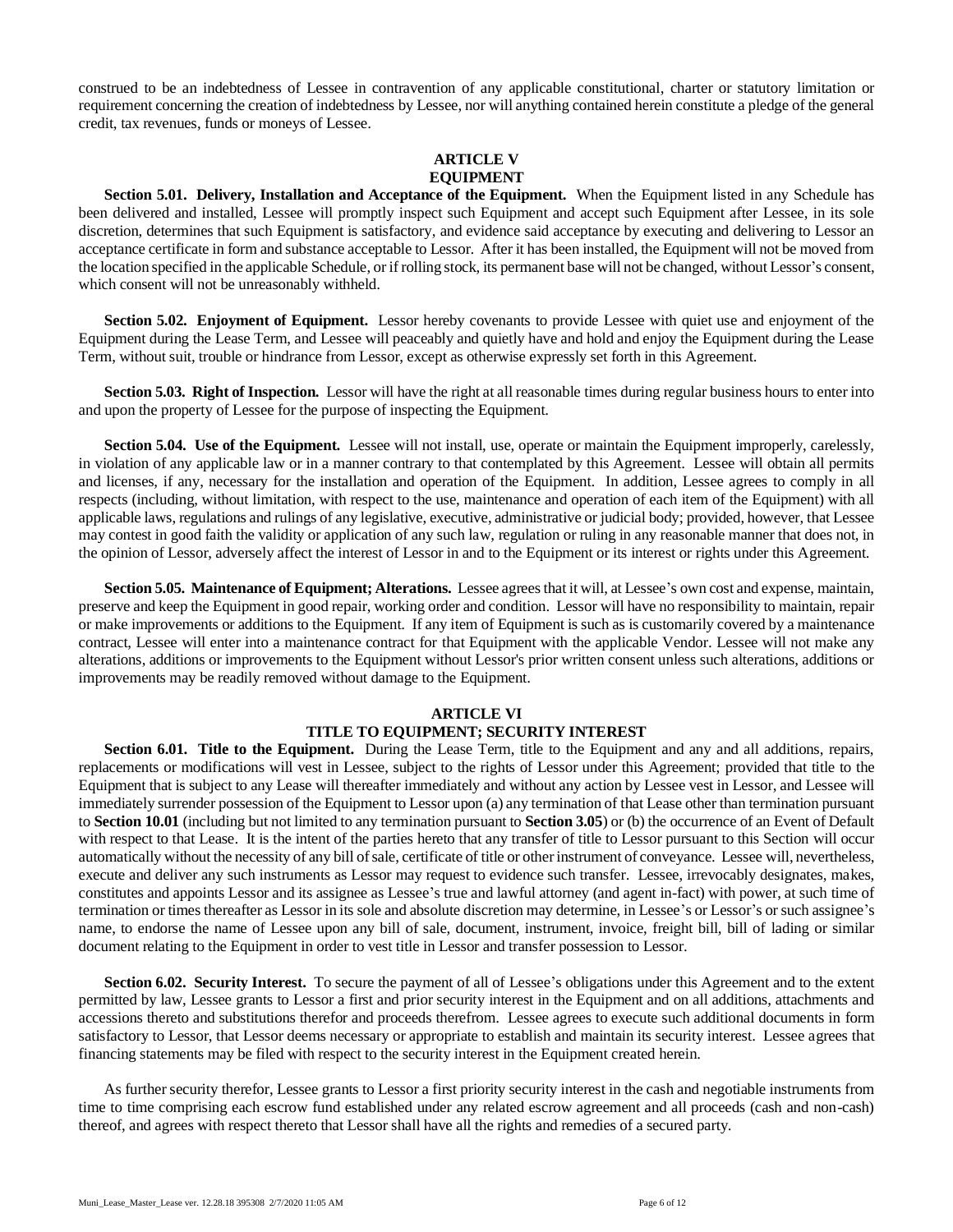**Section 6.03. Personal Property.** Lessor and Lessee agree that the Equipment is and will remain personal property. The Equipment will not be deemed to be affixed to or a part of the real estate on which it may be situated, notwithstanding that the Equipment or any part thereof may be or hereafter become in any manner physically affixed or attached to such real estate or any building thereon. Upon the request of Lessor, Lessee will, at Lessee's expense, furnish a waiver of any interest in the Equipment from any party having an interest in any such real estate or building.

## **ARTICLE VII ADDITIONAL COVENANTS**

**Section 7.01. Liens, Taxes, Other Governmental Charges and Utility Charges.** Lessee will keep the Equipment free and clear of all liens, charges and encumbrances, except those created under this Agreement. The parties to this Agreement contemplate that the Equipment will be used for a governmental or proprietary purpose of Lessee and, therefore, that the Equipment will be exempt from all property taxes and other similar charges. If the use, possession or acquisition of the Equipment is found to be subject to taxation in any form, Lessee will pay all taxes and governmental charges lawfully assessed or levied against or with respect to the Equipment. Lessee will pay all utility and other charges incurred in the use and maintenance of the Equipment. Lessee will pay such taxes and charges as the same become due; provided that, with respect to any such taxes and charges that may lawfully be paid in installments over a period of years, Lessee will be obligated to pay only such installments that accrue during the Lease Term.

**Section 7.02. Insurance.** Lessee is a municipal body corporate that self-funds for general liability under Wis. Stat. §§ 893.80 and 895.46(1), and automobile liability under § 345.05. Lessee is also permissibly self-insured under Wis. Stat. § 102.28(2)(b) for Workers' Compensation. The protection is applicable to officers, employees and agents while acting within the scope of their employment or agency. Retentions and other costs of risk, including our contractual obligations, are financed under appropriation and fund accounting principles applicable to government operations. Nothing in this Lease shall be construed as a waiver by Lessee of any rights to immunity, limitation of liability or any other protection that the Lessee may have by law.

**Section 7.03. Advances.** In the event Lessee fails to maintain the insurance required by this Agreement, pay taxes or charges required to be paid by it under this Agreement or fails to keep the Equipment in good repair and operating condition, Lessor may (but will be under no obligation to) purchase the required policies of insurance and pay the cost of the premiums thereof, pay such taxes and charges and make such Equipment repairs or replacements as are necessary and pay the cost thereof. All amounts so advanced by Lessor will become additional rent for the then current Original Term or Renewal Term. Lessee agrees to pay such amounts with interest thereon from the date paid at the rate of 18% per annum or the maximum permitted by law, whichever is less.

**Section 7.04. Financial Information.** Upon Lessor's reasonable request, Lessee will annually provide Lessor with current financial statements, budgets and proofs of appropriation for the ensuing fiscal year and such other financial information relating to the ability of Lessee to continue this Agreement as may be requested by Lessor.

**Section 7.05. Release and Indemnification.** To the extent permitted by law, Lessee assumes all risks and liabilities, whether or not covered by insurance, for loss or damage to the Equipment and for injury to or death of any person or damage to any property whether such injury or death be with respect to agents or employees of Lessee or of third parties, and whether such property damage be to Lessee's property or the property of others which is proximately caused by the grossly negligent conduct of Lessee, its officers, employees or agents. To the extent permitted by law, Lessee will indemnify, protect and hold harmless Lessor from and against any and all liability, obligations, losses, claims and damages whatsoever, regardless of cause thereof, and expenses in connection therewith (including, without limitation, reasonable counsel fees and expenses and any federal income tax and interest and penalties connected therewith imposed on interest received) arising out of or as the result of Lessee's gross negligence or willful misconduct. The indemnification arising under this paragraph will continue in full force and effect notwithstanding the full payment of all obligations under this Agreement or the termination of any Lease Term for any reason. Lessee's liability shall be limited by Wisconsin State Statutes §§345.03(3) for automobile and §§893.80(3) for general liability.

#### **ARTICLE VIII DAMAGE, DESTRUCTION AND CONDEMNATION; USE OF NET PROCEEDS**

**Section 8.01. Risk of Loss.** Per the terms of the RFP, risk of loss to the Equipment shall not transfer to the Lessee until the Equipment is delivered to its destination.

**Section 8.02. Damage, Destruction and Condemnation; Use of Net Proceeds.** If (a) the Equipment or any portion thereof is destroyed, in whole or in part, or is damaged by fire or other casualty, or (b) title to, or the temporary use of, the Equipment or any part thereof or the interest of Lessee or Lessor in the Equipment or any part thereof will be taken under the exercise of the power of eminent domain by any governmental body or by any person, firm or corporation acting under governmental authority, Lessee and Lessor will cause the Net Proceeds of any insurance claim or condemnation award to be applied to the prompt replacement, repair, restoration, modification or improvement of the Equipment, unless Lessee has exercised its option to purchase the Equipment pursuant to **Section 10.01**. Any balance of the Net Proceeds remaining after such work has been completed will be paid to Lessee.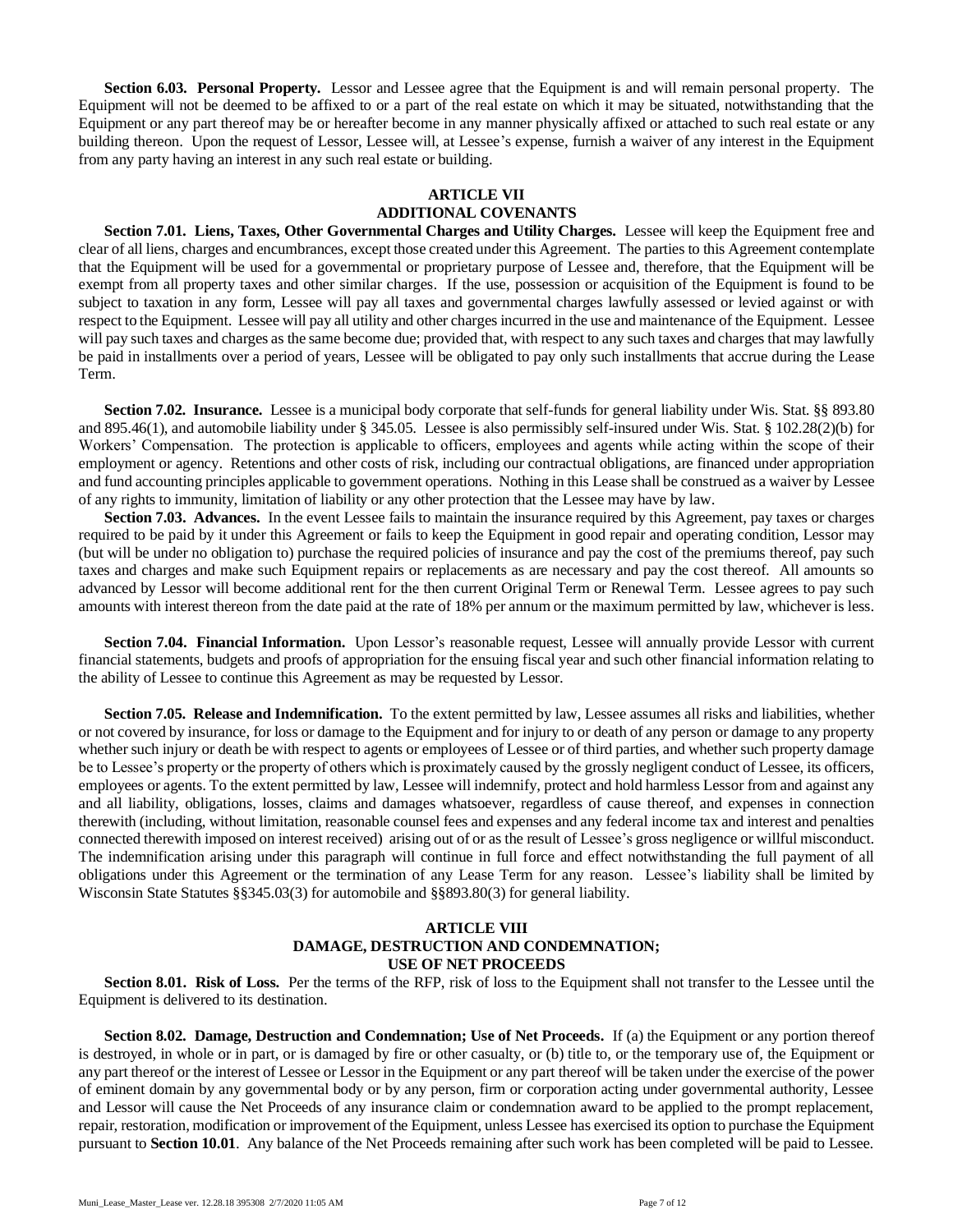**Section 8.03. Insufficiency of Net Proceeds.** If the Net Proceeds are insufficient to pay in full the cost of any repair, restoration, modification or improvement referred to in **Section 8.02**, Lessee will either (a) complete such replacement, repair, restoration, modification or improvement and pay any costs thereof in excess of the amount of the Net Proceeds, or (b) purchase Lessor's interest in the Equipment pursuant to **Section 10.01**. If Lessee will make any payments pursuant to this Section, Lessee will not be entitled to any reimbursement therefor from Lessor nor will Lessee be entitled to any diminution of the amounts payable under **Article IV**.

# **ARTICLE IX**

## **WARRANTIES**

**Section 9.01. Disclaimer of Warranties.** *LESSOR MAKES NO WARRANTY OR REPRESENTATION, EXPRESS OR IMPLIED, AS TO THE VALUE, DESIGN, CONDITION, MERCHANTABILITY OR FITNESS FOR PARTICULAR USE*  OR PURPOSE OF THE EQUIPMENT OR AGAINST INFRINGEMENT, OR ANY OTHER WARRANTY OR *REPRESENTATION WITH RESPECT THERETO. LESSEE HEREBY WAIVES ANY CLAIM IT MIGHT HAVE AGAINST LESSOR FOR ANY LOSS, DAMAGE OR EXPENSE CAUSED BY THE EQUIPMENT OR BY ANY DEFECT THEREIN, OR BY THE USE OR MAINTENANCE OF, OR SERVICING OR ADJUSTMENT TO, THE EQUIPMENT AND, AS TO LESSOR, LEASES THE EQUIPMENT AS-IS AND WITH ALL FAULTS AND WITHOUT WARRANTY OF ANY KIND. IN NO EVENT SHALL LESSOR BE LIABLE FOR ANY ACTUAL, INCIDENTAL, INDIRECT, SPECIAL OR CONSEQUENTIAL DAMAGE IN CONNECTION WITH OR ARISING OUT OF THIS AGREEMENT OR THE EXISTENCE, FURNISHING, FUNCTIONING OR LESSEE'S USE OR MAINTENANCE OF ANY EQUIPMENT OR SERVICES PROVIDED FOR IN THIS AGREEMENT.*

**Section 9.02. Vendor's Warranties.** Lessee acknowledges that Lessor is not a dealer or manufacturer of Equipment of any kind and is not the seller of the Equipment, and that each unit of Equipment is of a type, size, design and capacity selected solely by Lessee. Lessee also acknowledges that Lessor finances the Equipment without any obligation to install, test, erect, service or maintain the Equipment. The only warranty applicable to any Equipment is the Vendor's warranty and Lessor makes no warranty of any kind to Lessee. Lessee may have rights under the contract evidencing the purchase of the Equipment; Lessee is advised to contact the applicable Vendor for a description of any such rights. To the extent such warranties are transferable and so long as an Event of Default has not occurred and is not continuing hereunder, Lessor hereby assigns to Lessee during the Lease Term all warranties running from Vendor to Lessor and during such time Lessee may assert from time to time whatever claims and rights (including without limitation warranties) related to the Equipment that Lessor may have against the Vendor. Lessee's sole remedy for the breach of any such warranty, indemnification or representation will be against the Vendor, and not against Lessor. Any such matter will not have any effect whatsoever on the rights and obligations of Lessor with respect to this Agreement, including the right to receive full and timely payments hereunder. Lessee expressly acknowledges that Lessor makes, and has made, no representations or warranties whatsoever as to the existence or availability of such warranties by the Vendor. Lessee acknowledges that each Lease constitutes a "finance lease" under UCC Article 2A in all respects, and that Lessor's sole obligations to Lessee under each Lease is not to interfere with Lessee's quiet enjoyment of the Equipment so long as Lessee is not in default thereunder. Subject to the foregoing sentence and to the extent permitted by law, Lessee unconditionally and irrevocably waives any and all rights and remedies against Lessor at law or in equity (including, without limitation, any rights and remedies granted Lessee under Article 2A of the Uniform Commercial Code and/or the right to reject any Equipment or repudiate each Lease). Lessee agrees that Lessor assumes no liability for and makes no representation as to the treatment by Lessee of each Lease, the Equipment or the Rental Payments for financial statement or tax purposes.

#### **ARTICLE X OPTION TO PURCHASE**

**Section 10.01. Purchase Option.** Provided no Event of Default has occurred hereunder, Lessee will have the option to purchase the Equipment listed in any Schedule, in whole, but not in part, upon giving written notice to Lessor at least 30 days before the date of purchase, at the following times and upon the following terms:

- (a) On any Rental Payment Date, upon payment in full of the Rental Payment then due hereunder plus all other amounts due under that Lease plus the then-applicable Purchase Price set forth on that Schedule to Lessor, if applicable; or
- (b) on the date the last Rental Payment is due (assuming the applicable Lease is renewed for the Maximum Lease Term), if the applicable Lease is still in effect on that day, upon payment in full of all Rental Payments and all other amounts then due and the payment of One Dollar to Lessor; or

(c) In the event of substantial damage to or destruction or condemnation (other than by Lessee or any entity controlled by or otherwise affiliated with Lessee) of substantially all of the Equipment listed in that Schedule, on the day Lessee specifies as the purchase date in Lessee's notice to Lessor of its exercise of the purchase option, upon payment in full of the Rental Payment and all other amounts then due under that Lease plus (i) the Purchase Price set forth on that Schedule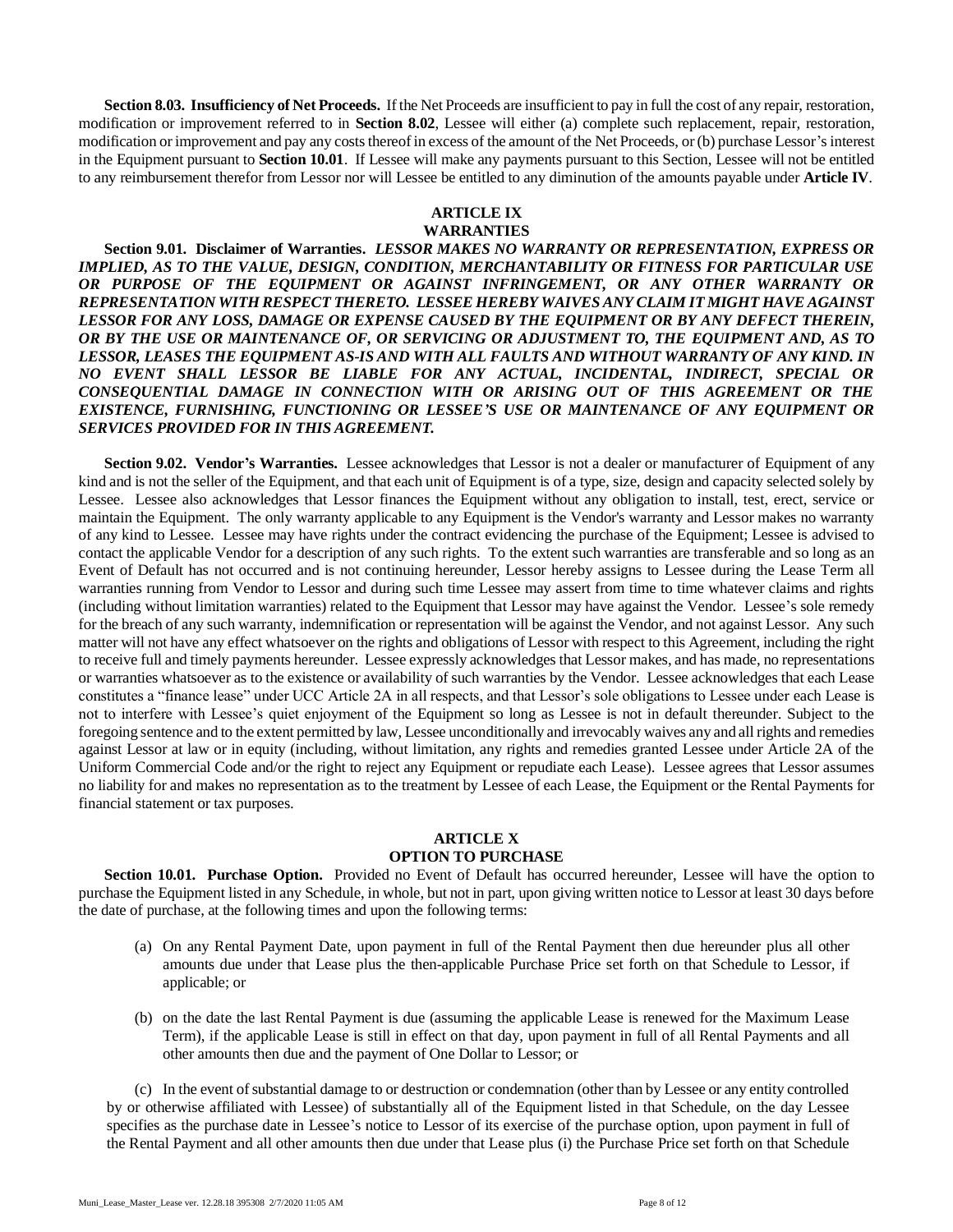for such purchase date if such purchase date is a Rental Payment Date or the Purchase Price for the immediately preceding Rental Payment Date if such purchase date is not a Rental Payment Date, and (ii) if such day is not a Rental Payment Date, an amount equal to the portion of the interest component of the Rental Payment scheduled to come due under that Schedule on the following Rental Payment Date accrued from the immediately preceding Rental Payment Date to such purchase date, computed on the basis of a 360-day year of twelve 30-day months.

Upon the exercise of the option to purchase set forth above, title to the Equipment so purchased will be vested in Lessee on an asis, where-is basis, free and clear of any claim by or through Lessor.

**Section 10.02. Determination of Fair Purchase Price.** Lessee and Lessor hereby agree and determine that the Rental Payments under each Schedule during the Original Term and each Renewal Term represent the fair value of the use of the Equipment listed in that Schedule and that the amount required to exercise Lessee's option to purchase the Equipment listed in that Schedule pursuant to **Section 10.01** represents, as of the end of the Original Term or any Renewal Term under that Schedule, the fair purchase price of the Equipment listed in that Schedule. Lessee hereby determines that the Rental Payments do not exceed a reasonable amount so as to place Lessee under a practical economic compulsion to renew the term of any Schedule or to exercise its option to purchase the Equipment under any Schedule. In making such determinations, Lessee and Lessor have given consideration to (a) the costs of the Equipment, (b) the uses and purposes for which the Equipment will be employed by Lessee, (c) the benefit to Lessee by reason of the acquisition and installation of the Equipment and the use of the Equipment pursuant to the terms and provisions of this Agreement, and (d) Lessee's option to purchase the Equipment. Lessee hereby determines and declares that the acquisition and installation of the Equipment and the leasing of the Equipment pursuant to this Agreement will result in equipment of comparable quality and meeting the same requirements and standards as would be necessary if the acquisition and installation of the Equipment were performed by Lessee other than pursuant to this Agreement. Lessee hereby determines and declares that the Maximum Lease Term does not exceed the useful life of the Equipment.

## **ARTICLE XI ASSIGNMENT AND SUBLEASING**

**Section 11.01. Assignment by Lessor.** Lessor's interest in, to and under this Agreement, each Lease and the Equipment may be assigned and reassigned in whole or in part to one or more assignees by Lessor without the necessity of obtaining the consent of Lessee; provided that any assignment will not be effective against Lessee until Lessee has received written notice of the name and address of the assignee. Lessee will retain all such notices as a register of all assignees and will make all payments to the assignee or assignees designated in such register. Lessee agrees to execute all documents, including notices of assignment and chattel mortgages or financing statements that may be reasonably requested by Lessor or any assignee to protect its interest in the Equipment and in this Agreement and each Lease and agrees to the filing of financing statements with respect to the Equipment and this Agreement and each Lease. Lessee will not have the right to and will not assert against any assignee any claim, counterclaim, defense, set-off or other right Lessee may have against Lessor.

**Section 11.02. Assignment and Subleasing by Lessee.** None of Lessee's right, title and interest in, to and under this Agreement, any Lease or the Equipment may be assigned or encumbered by Lessee for any reason, except that Lessee may sublease all or part of the Equipment if Lessee obtains the prior written consent of Lessor and an opinion of regionally recognized "Red Book"-listed counsel in the area of tax-exempt municipal obligations satisfactory to Lessor that such subleasing will not adversely affect the exclusion of the interest components of the Rental Payments under the applicable Lease from gross income for federal income tax purposes. Any such sublease of all or part of the Equipment will be subject to this Agreement and the rights of Lessor in, to and under this Agreement, the applicable Lease and the Equipment.

## **ARTICLE XII EVENTS OF DEFAULT AND REMEDIES**

**Section 12.01. Events of Default Defined.** Subject to the provisions of **Section 3.05**, any of the following will be "Events of Default" under any Lease:

(a) Failure by Lessee to pay any Rental Payment or other payment required to be paid under that Lease at the time specified in that Lease;

(b) Failure by Lessee to observe and perform any covenant, condition or agreement on its part to be observed or performed under that Lease, other than as referred to in **Section 12.01(a)**, for a period of 30 days after written notice, specifying such failure and requesting that it be remedied, is given to Lessee by Lessor, unless Lessor will agree in writing to an extension of such time prior to its expiration; provided, however, if the failure stated in the notice cannot be corrected within the applicable period, Lessor will not unreasonably withhold its consent to an extension of such time if corrective action is instituted by Lessee within the applicable period and diligently pursued until the default is corrected;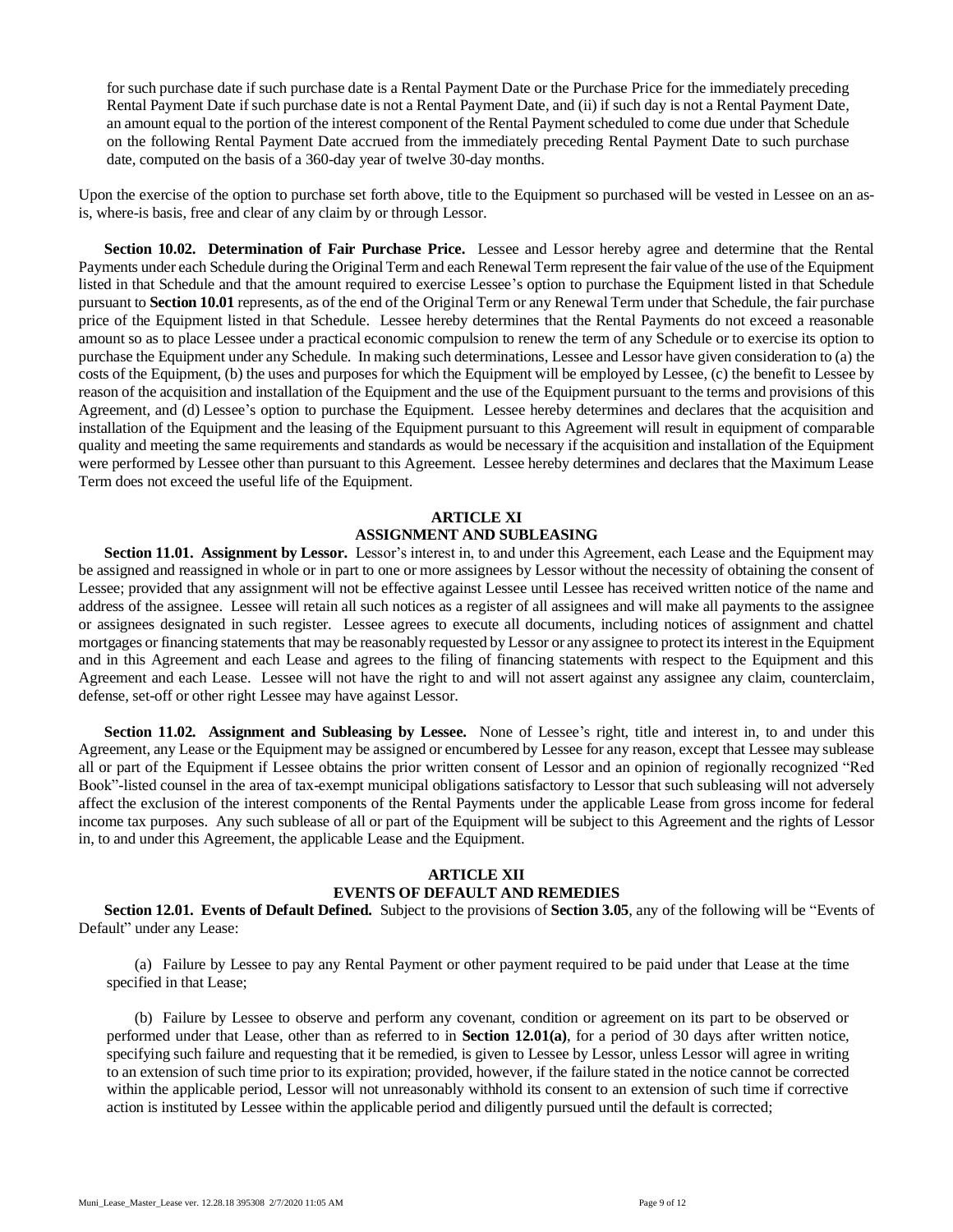(c) Any statement, representation or warranty made by Lessee in or pursuant to that Lease or its execution, delivery or performance will prove to have been false, incorrect, misleading or breached in any material respect on the date when made;

(d) Any provision of that Lease will at any time for any reason cease to be valid and binding on Lessee, or will be declared to be null and void, or the validity or enforceability thereof will be contested by Lessee or any governmental agency or authority if the loss of such provision would materially adversely affect the rights or security of Lessor, or Lessee will deny that it has any further liability or obligation under that Lease;

(e) Lessee will (i) apply for or consent to the appointment of a receiver, trustee, custodian or liquidator of Lessee, or of all or a substantial part of the assets of Lessee, (ii) be unable, fail or admit in writing its inability generally to pay its debts as they become due, (iii) make a general assignment for the benefit of creditors, (iv) have an order for relief entered against it under applicable federal bankruptcy law, or (v) file a voluntary petition in bankruptcy or a petition or an answer seeking reorganization or an arrangement with creditors or taking advantage of any insolvency law or any answer admitting the material allegations of a petition filed against Lessee in any bankruptcy, reorganization or insolvency proceeding; or

(f) An order, judgment or decree will be entered by any court of competent jurisdiction, approving a petition or appointing a receiver, trustee, custodian or liquidator of Lessee or of all or a substantial part of the assets of Lessee, in each case without its application, approval or consent, and such order, judgment or decree will continue unstayed and in effect for any period of 30 consecutive days.

**Section 12.02. Remedies on Default.** Whenever any Event of Default under any Lease exists, Lessor will have the right, at its sole option without any further demand or notice, to take one or any combination of the following remedial steps:

(a) By written notice to Lessee, Lessor may declare all Rental Payments and other amounts payable by Lessee under that Lease to the end of the then current Original Term or Renewal Term to be due;

(b) With or without terminating that Lease, Lessor may enter the premises where the Equipment that is subject to that Lease is located and retake possession of that Equipment or require Lessee at Lessee's expense to promptly return any or all of that Equipment to the possession of Lessor at a place specified by Lessor, and sell or lease that Equipment or, for the account of Lessee, sublease that Equipment, holding Lessee liable for the difference between (i) the Rental Payments and other amounts payable by Lessee under that Lease plus the applicable Purchase Price, and (ii) the net proceeds of any such sale, lease or sublease (after deducting all expenses of Lessor in exercising its remedies under this Agreement, including without limitation, all expenses of taking possession, storing, reconditioning and selling or leasing that Equipment and all brokerage, auctioneers' and attorneys' fees); provided that the amount of Lessee's liability under this subparagraph (b) shall not exceed the Rental Payments and other amounts otherwise due under that Lease plus the remaining Rental Payments and other amounts payable by Lessee to the end of the then current Original Term or Renewal Term; and

(c) Lessor may take whatever other action at law or in equity may appear necessary or desirable to enforce its rights under this Agreement as the owner of the Equipment that is subject to that Lease.

Any net proceeds from the exercise of any remedy hereunder (after deducting all expenses of Lessor in exercising such remedies including without limitation all expenses of taking possession, storing, reconditioning and selling or leasing Equipment and all brokerage, auctioneer's or attorneys' fees) shall be applied as follows:

(i) If such remedy is exercised solely with respect to a single Lease, Equipment subject to that Lease or rights under this Agreement related to that Lease, then to amounts due pursuant to that Lease and other amounts related to that Lease or that Equipment; or

(ii) If such remedy is exercised with respect to more than one Lease, Equipment subject to more than one Lease or rights under this Agreement related to more than one Lease, then to amounts due pursuant to those Leases pro rata.

In addition, Lessee will remain liable for all covenants and indemnities under this Agreement and for all reasonable legal fees and other costs and expenses, including court costs, incurred by Lessor with respect to the enforcement of any of the remedies listed above or any other remedy available to Lessor.

**Section 12.03. No Remedy Exclusive.** No remedy herein conferred upon or reserved to Lessor is intended to be exclusive and every such remedy will be cumulative and will be in addition to every other remedy given under this Agreement or now or hereafter existing at law or in equity. No delay or omission to exercise any right or power accruing upon any default will impair any such right or power or will be construed to be a waiver thereof, but any such right and power may be exercised from time to time and as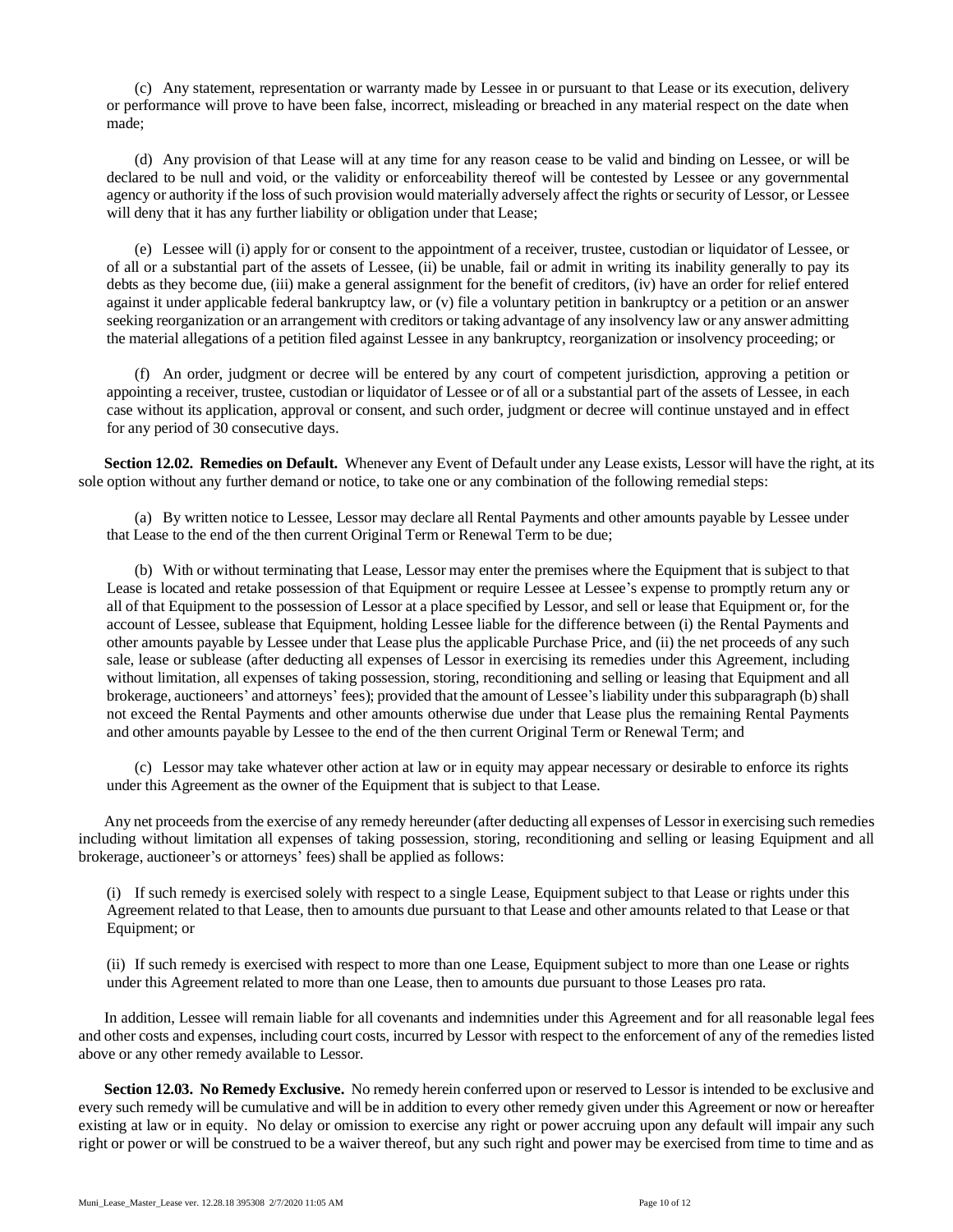often as may be deemed expedient. In order to entitle Lessor to exercise any remedy reserved to it in this Agreement it will not be necessary to give any notice, other than such notice as may be required in this Agreement.

#### **ARTICLE XIII MISCELLANEOUS**

**Section 13.01. Notices.** Any written notice hereunder to Lessee or Lessor shall be deemed to have been given when delivered personally, deposited with a nationally recognized overnight courier (with all fees pre-paid), delivered via facsimile or e-mail (with confirmation of transmission), or deposited in the United States mail, certified or registered mail, addressed to recipient at its address set forth above or at such other address as may be substituted therefor by notice given pursuant to the terms hereof. Lessee hereby agrees that Lessor, including its vendors, service providers, partners, affiliates, successors and assigns, may contact Lessee at any telephone number provided to Lessor, by placing voice telephone calls (including the use of automatic telephone dialing systems or prerecorded voice messaging) or, in the case of wireless telephones or other wireless devices, by sending email or automated (SMS) text messages.

**Section 13.02. Binding Effect.** This Agreement will inure to the benefit of and will be binding upon Lessor and Lessee and their respective successors and assigns.

**Section 13.03. Severability.** In the event any provision of this Agreement will be held invalid or unenforceable by any court of competent jurisdiction, such holding will not invalidate or render unenforceable any other provision hereof.

**Section 13.04. Entire Agreement.** This Agreement constitutes the entire agreement between Lessor and Lessee.

**Section 13.05. Amendments.** This Agreement may be amended, changed or modified in any manner by written agreement of Lessor and Lessee. Any waiver of any provision of this Agreement or any right or remedy hereunder must be affirmatively and expressly made in writing and will not be implied from inaction, course of dealing or otherwise.

**Section 13.06. Execution in Counterparts.** This Agreement may be simultaneously executed in several counterparts, each of which will be an original and all of which will constitute but one and the same instrument. There shall be only one original counterpart of this Agreement and it shall bear Lessor's original signature and be marked "Original." To the extent that this Agreement constitutes chattel paper (as that term is defined by Article 2A of the Uniform Commercial Code), a security or ownership interest intended to be created through the transfer and possession of this Agreement can be done only by the transfer of such original bearing Lessor's original ink or electronic signature; provided that if there shall simultaneously exist both the "Paper Out" printed version and an electronic version of any Lease, then the "Paper Out" version bearing the legend "Original" applied by Lessor shall constitute the sole chattel paper original.

**Section 13.07. Captions.** The captions or headings in this Agreement are for convenience only and in no way define, limit or describe the scope or intent of any provisions or sections of this Agreement.

**Section 13.08. Applicable Law.** This Agreement will be governed by and construed in accordance with the laws of the State of Wisconsin.

**Section 13.09. Electronic Transactions.** Lessee hereby consents to the use of electronic signatures and represents and warrants that its electronic signature on this Agreement or any related documents shall be unconditionally valid and legally enforceable, and agrees not to contest, call into question or otherwise challenge the validity or enforceability of any electronic signature (or the authority of the electronic signer to sign) or raise any of the foregoing as a defense or counterclaim. Lessor, in its sole discretion, may permit Lessee to electronically copy and/or deliver by telecopier or other electronic means of transmission an executed counterpart of this Agreement, and any document, schedule, amendment, addendum, supplement or agreement related hereto or executed in connection herewith. By so copying and/or delivering any such document, Lessee hereby represents and agrees (a) that such transmission constitutes due delivery of such executed document, (b) that the counterpart of such executed document as printed by the recipient, including Lessee's signature thereon, shall be deemed to constitute an original and shall be admissible in any court or other legal proceeding as an original, and (c) to deliver to Lessor, promptly on request, such document bearing Lessee's original "wet ink" signature; provided that neither delivery nor failure to deliver the document bearing Lessee's original "wet ink" signature shall limit or modify the representations and agreements set forth in clauses (a) and (b).

**IN WITNESS WHEREOF**, Lessor and Lessee have caused this Agreement to be executed in their corporate names by their duly authorized officers as of the date first above written.